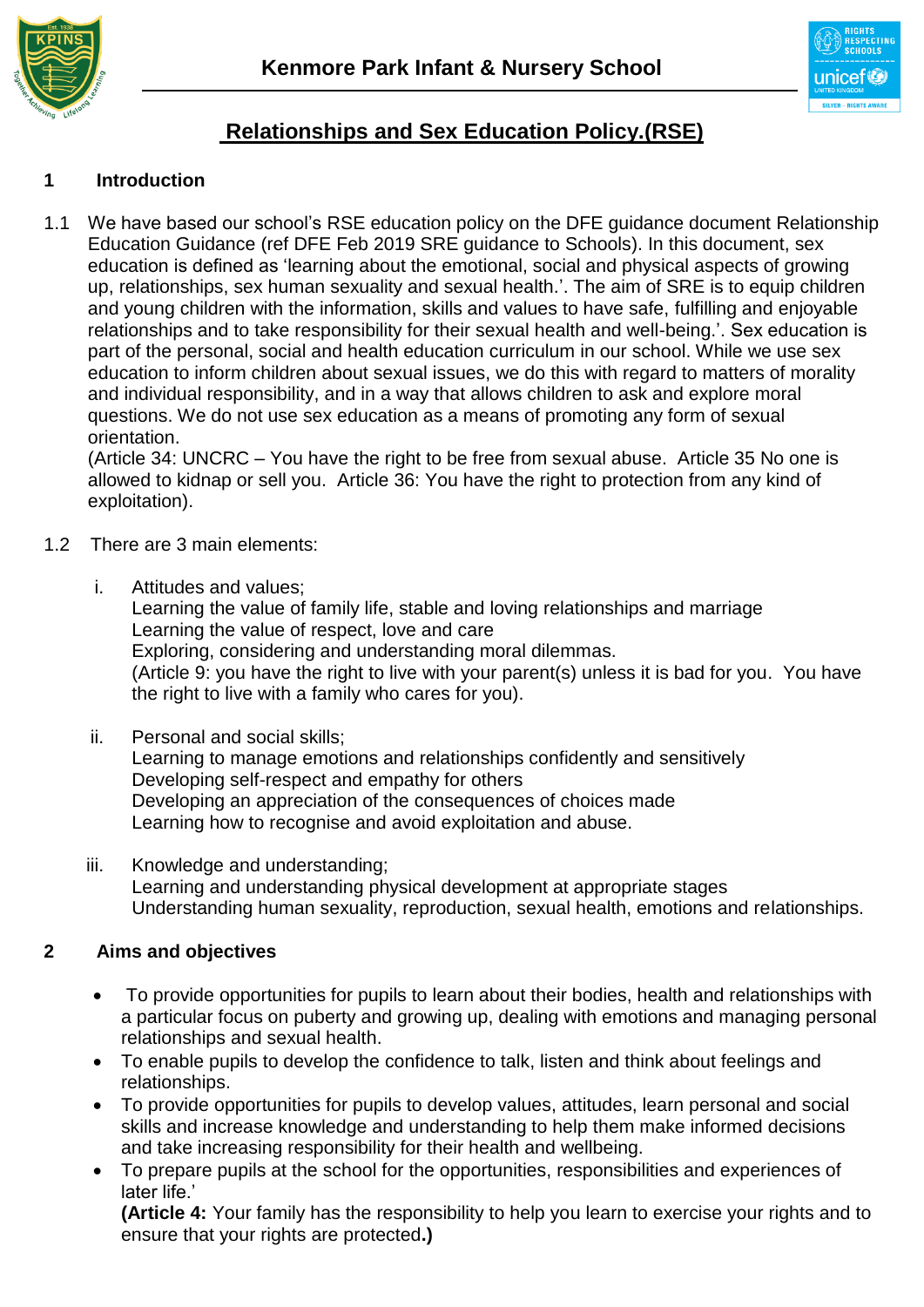- To contribute to the safeguarding of pupils and enable them to develop skills and confidence to access help and advice.
- To promote equality, inclusion and acceptance of diversity.

## **Objectives:**

## **To support pupils in:**

- acquiring a knowledge and understanding of physical and emotional development and growing up
- understanding human reproduction, emotions and relationships
- developing self respect and empathy for others
- understanding rights and responsibilities for self and others
- developing confidence and skills in talking, listening, thinking about and managing feelings and relationships and respecting the differences between people
- learning how to identify risk
- understanding the positive benefits of loving, rewarding and responsible relationships and recognising the value of stable family life, and the responsibilities of parenthood (whilst being mindful of the range of situations of pupils and so as not to undermine confidence or imply criticism).
- comprehending the range of attitudes and behaviour in present day society and making sense of information they may have picked up from the media / playground myths.
- considering their own attitudes and to encourage them to make informed, reasoned and responsible decisions about the attitudes they will adopt both whilst they are at school and in life.
- Recognising the physical, emotional and moral consequences of their choices

### 2.1 **Morals and Values Framework**:

- To encourage good relationships between pupils, parents/carers, staff and the community based on respect, care, rights and responsibilities.
- To promote self-confidence and self-discipline by developing lively, enquiring minds, the ability to question and argue rationally.
- To enable pupils to resist social and commercial pressures through development of an informed opinion and sense of self-worth.
- To engender awareness and respect for religious and moral values through a curriculum which in its content and emphasis reflects the wide range of cultures, histories and life styles in our multi-ethnic and multi faith society.

## 3 **Context**

Sex and relationship education is supported by the school's wider curriculum for **Personal, Social, Health, Economic Education (PSHCE)**.

In this way, the school ensures that pupils:

- receive their sex education in the wider context of relationships; and
- are prepared for the opportunities, responsibilities and experiences of life.

The **Foundation curriculum** provides a broad basis for the development of SRE through the early learning goals promoting the importance of fairness, equity and caring for one another.

The combined **PSHE and Citizenship framework** at Key Stages 1 and 2 is developed through four broad themes and makes clear what is appropriate in the early primary years and the transition year. The present requirements set out within National Curriculum Science and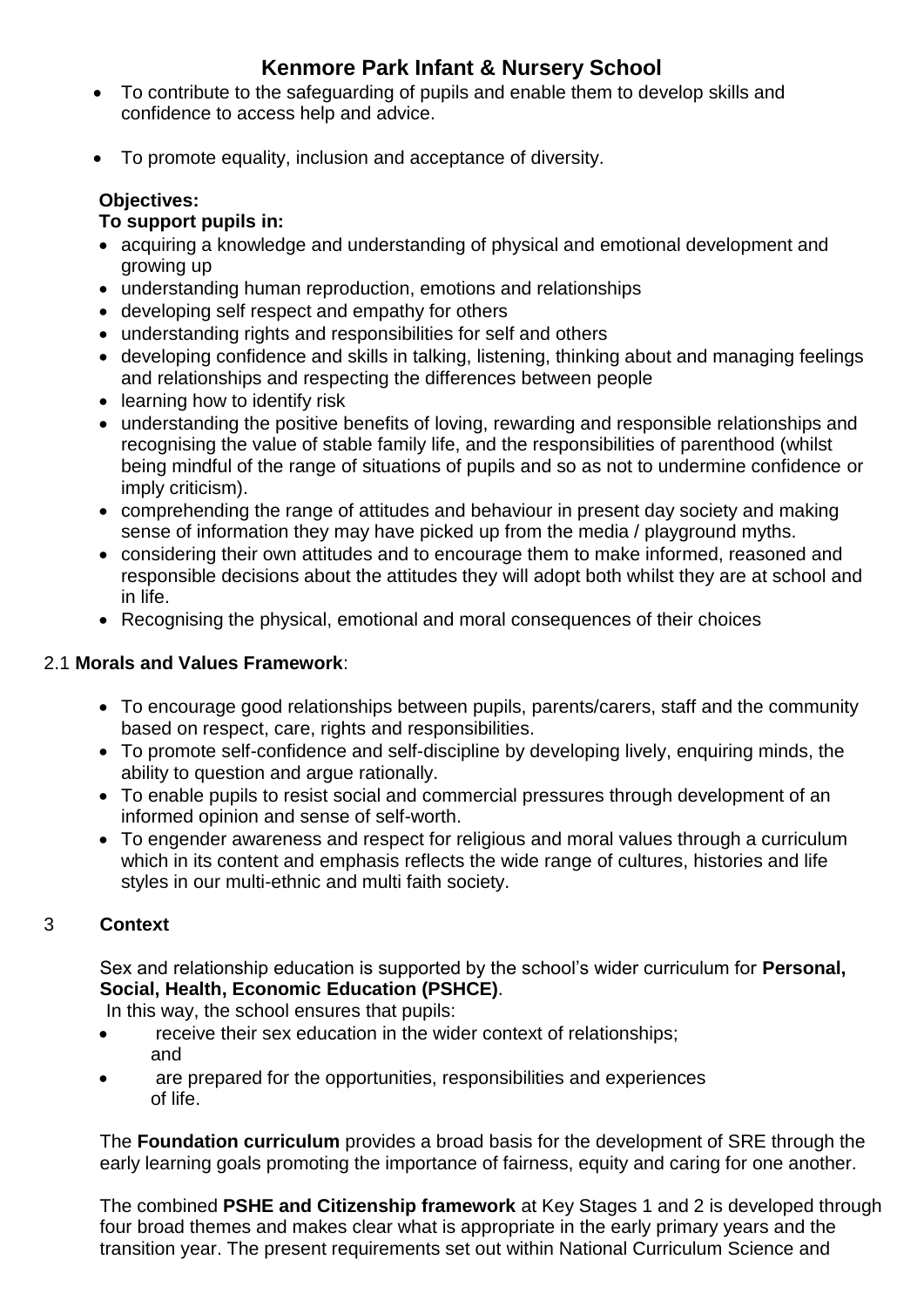shown in the box below\* are delivered through these four broad themes and within the context of the National Healthy School Standard to ensure effective provision. The four themes are:

- developing confidence and responsibility and making the most of pupils' abilities;
- preparing to play an active role as citizens;
- developing a healthier, safer lifestyle; and
- developing good relationships and respecting differences between people.

(**Article 19**: you have the right to be protected from being hurt and mistreated in body or mind).

Sex and relationship education contributes to the foundation of PSHE and Citizenship by ensuring that all children:

- develop confidence in talking, listening and thinking about feelings and relationships;
- are able to name parts of the body and describe how their bodies work;
- can protect themselves and ask for help and support; and
- are prepared for puberty.
- See:
	- **Appendix 1** for learning outcomes for each key stage
	- **Appendix 2** for key questions for coverage at each key stage
	- **Appendix 3** for SRE overview for the primary phase

### **4 How Sex Education is Provided**

- 4.1 Teachers use a range of strategies to help children develop confidence in talking, listening and thinking about sex and relationships. These include, establishing ground rules, 'distancing' techniques and group discussion.
- 4.2 We teach sex education through different aspects of the curriculum. While we carry out the main sex education teaching in our personal, social and health education (PSHE) curriculum, we also teach some sex education through other subject areas (for example, science and PE). where we feel that they contribute significantly to a child's knowledge and understanding of his or her own body, and how it is changing and developing.

What is taught: - Years R, 1 & 2 In the early years, relationship education focuses on friendship, bullying and the building of self-esteem. **National Curriculum Science (2014) Key Stage 1**

In Year 1 identify, name, draw and label the basic parts of the human body and say which part of the body is associated with each sense. In Year 2 notice that animals, including humans, have offspring which grow into adults

(**Article 15**: You have the right to choose your own friends and join or set up groups, as long as it isn't harmful to others).

4.3 In PSHE we teach children about relationships, and we encourage children to discuss issues. We teach about the parts of the body and how these work, and we explain to them what will happen to their bodies during puberty. For example, we tell the boys that their voices will change during puberty and we explain to the girls about menstruation. We encourage the children to ask for help if they need it.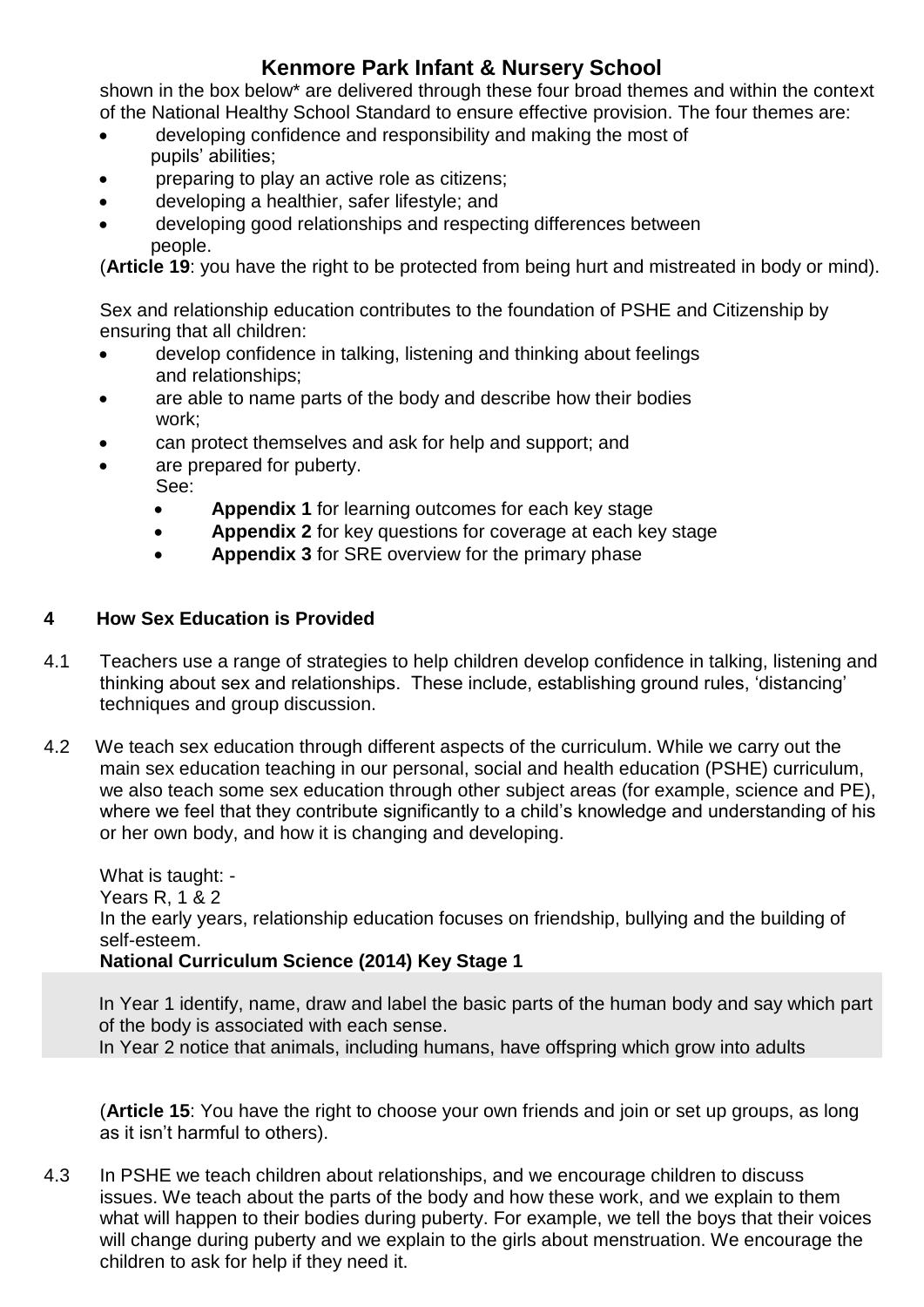#### 4.4

#### Language and terminology

Medically correct term for the genitalia will be used with the children. (vulva, vagina, penis and testicles.) This allows our pupils to develop a vocabulary they can use to communicate comfortably, respectfully and accurately about the human body.

As part of our safeguarding initiative; PANTS programme pupils are taught the names of the external genitalia and know the differences between boys and girls. As a school we feel this is vital for safeguarding so that a child has language to describe the private parts of their body and to seek help if they are abused.

Article 34: You have the right to be free from sexual abuse

**4.5** In science lessons in both key stages, teachers inform children about puberty and how a baby is born. For this aspect of the school's teaching, we follow the guidance material in the national scheme of work for science. In Key Stage 1 we teach children about how animals, including humans, move, feed, grow and reproduce, and we also teach them about the main parts of the body. Children learn to appreciate the differences between people and how to show respect for each other.

#### **5 The role of parents**

- 5.1 The school is well aware that the primary role in children's sex education lies with parents and carers. We wish to build a positive and supporting relationship with the parents of children at our school through mutual understanding, trust and co-operation. In promoting this objective, we:
	- inform parents about the school's sex education policy and practice:
	- answer any questions that parents may have about the sex education of their child;
	- take seriously any issue that parents raise with teachers or governors about this policy or the arrangements for sex education in the school;
	- encourage parents to be involved in reviewing the school policy and making modifications to it as necessary;
	- inform parents about the best practice known with regard to sex education, so that the teaching in school supports the key messages that parents and carers give to children at home. We believe that, through this mutual exchange of knowledge and information, children will benefit from being given consistent messages about their changing body and their increasing responsibilities.
- 5.2 Parents have the right to withdraw their child from all or part of the sex education programme that we teach in our school. If a parent wishes their child to be withdrawn from sex education lessons, they should discuss this with the Headteacher, and make it clear which aspects of the programme they do not wish their child to participate in. The school always complies with the wishes of parents in this regard. Children cannot be withdrawn from lessons that are part of the statutory National Curriculum for science.

#### **Key stage 1**

That animals including humans, move, feed, grow, use their senses and reproduce recognise and compare the main external parts of the bodies of humans. (learn the names of the main body parts (including head, neck, arms, elbows, legs, knees, face, ears, eyes, hair, mouth, teeth).

Pupil will learn that; humans and animals can produce offspring (exploring lifecycles) and these grow into adults recognise similarities and differences between themselves and others and treat others with sensitivity.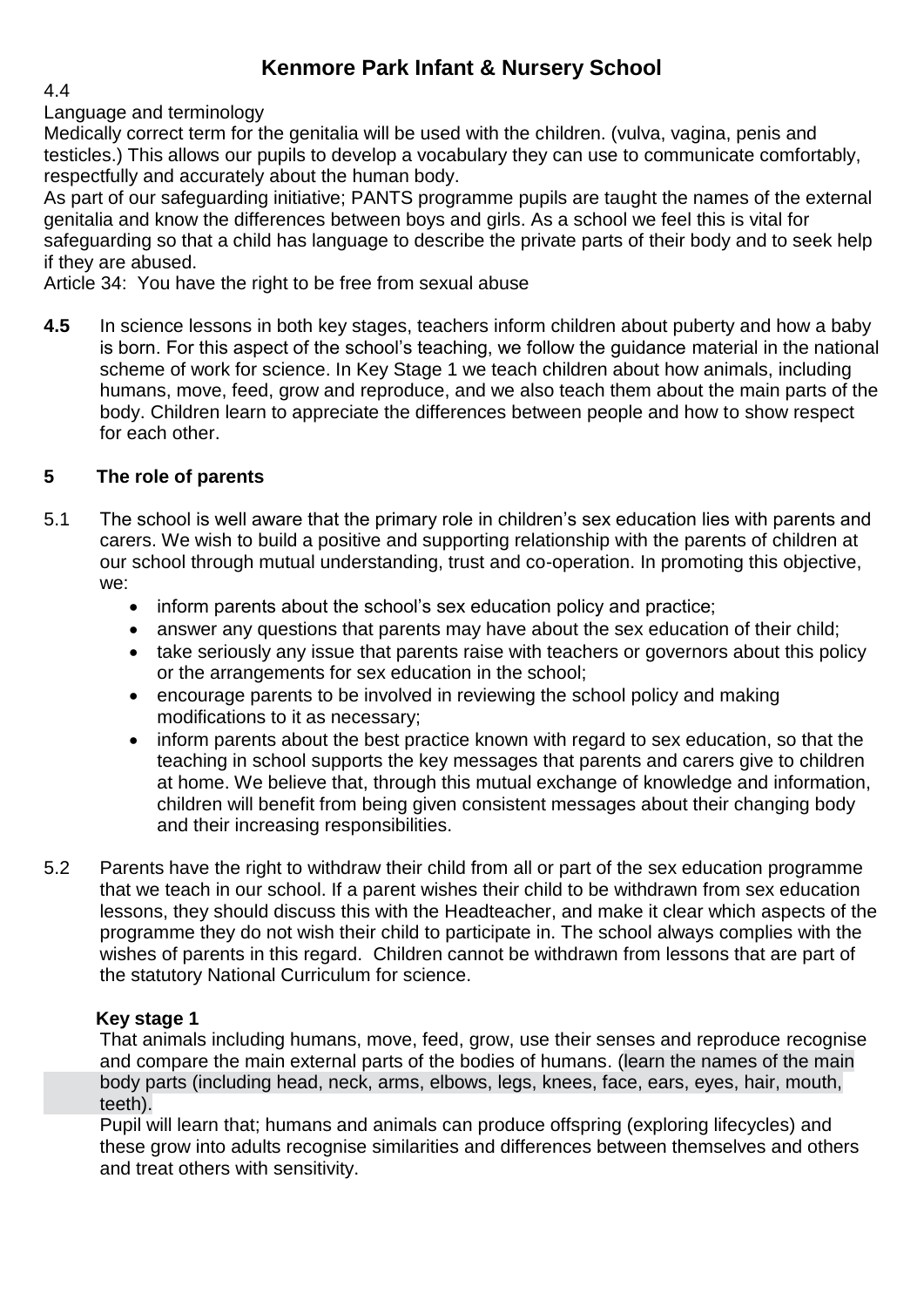### **6 The role of other members of the community**

6.1 We encourage other valued members of the community to work with us to provide advice and support to the children with regard to health education. In particular, members of the Local Health Authority, such as the school nurse and other health professionals, give us valuable support. With our sex education programme.

### **7 Confidentiality**

7.1 Teachers conduct sex education lessons in a sensitive manner and in confidence. However, if a child makes a reference to being involved, or likely to be involved in sexual activity, then the teacher will take the matter seriously and deal with it as a matter of child protection. Teachers will respond in a similar way if a child indicates that they may have been a victim of abuse. In these circumstances the teacher will talk to the child as a matter of urgency. If the teacher has concerns, they will draw their concerns to the attention of the Headteacher. The Headteacher will then deal with the matter in consultation with health care professionals. (See also Child Protection Policy.) (CRC Article 34)

#### **8 The Role of the Headteacher**

- 8.1 It is the responsibility of the Headteacher to ensure that both staff and parents are informed about our sex education policy, and that the policy is implemented effectively. It is also the Headteacher's responsibility to ensure that members of staff are given sufficient training, so that they can teach effectively and handle any difficult issues with sensitivity.
- 8.2 The Headteacher liaises with external agencies regarding the school sex education programme, and ensures that all adults who work with children on these issues are aware of the school policy, and that they work within this framework.
- 8.3 The Headteacher monitors this policy on a regular basis and reports to governors, when requested, on the effectiveness of the policy.

#### **9. Monitoring and review**

- **9.1** The SRE programme will be monitored through review of planning, lesson observations undertaken by the PSHE Co-ordinator / member of the Senior Leadership Team, discussion at staff meetings and pupil focus groups. The SRE programme will be evaluated by the teachers and support staff, pupil evaluation at the end of each unit of work and through consultation with parents/carers. The findings of the evaluation will be shared with staff and will inform the future planning and review of the SRE provision.
- 9.2 The Curriculum Committee of the governing body monitors our sex education policy on an annual basis. This committee reports its findings and recommendations to the full governing body, as necessary, if the policy needs modification. The Curriculum Committee gives serious consideration to any comments from parents about the sex education programme, and makes a record of all such comments. Governors require the Headteacher to keep a written record, giving details of the content and delivery of the sex education programme that we teach in our school.

#### **Signed:** Lisa Kirk

**Date of original policy:** June 2019

**Annual Ratification by the Governing Body: - 14th October 2020**

#### **Governor with SRE Responsibility: F Quintyne**